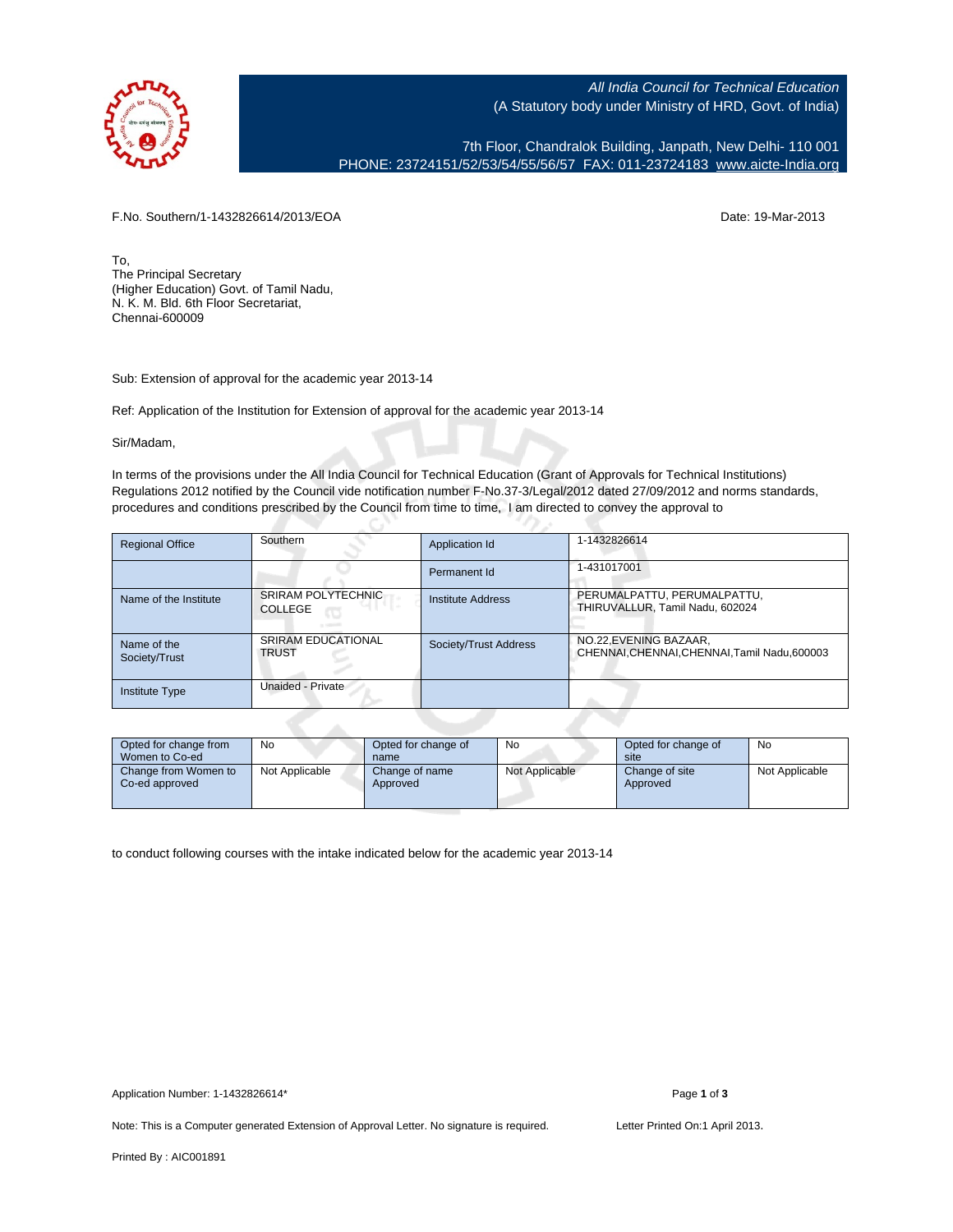All India Council for Technical Education (A Statutory body under Ministry of HRD, Govt. of India)



7th Floor, Chandralok Building, Janpath, New Delhi- 110 001 PHONE: 23724151/52/53/54/55/56/57 FAX: 011-23724183 [www.aicte-India.org](http://www.aicte-India.org)

| Application Id: 1-1432826614                          |           | Course         |                                                                                            | <b>Affiliating Body</b>    |                                                          |                |                              |                         |               |                       |
|-------------------------------------------------------|-----------|----------------|--------------------------------------------------------------------------------------------|----------------------------|----------------------------------------------------------|----------------|------------------------------|-------------------------|---------------|-----------------------|
| Program                                               | Shift     | Level          |                                                                                            | Full/Part Time             |                                                          | Intake 2012-13 | Intake Approved for<br>13-14 | $\overline{\mathbf{g}}$ | $\frac{1}{2}$ | Foreign Collaboration |
| <b>ENGINEERING</b><br><b>AND</b><br><b>TECHNOLOGY</b> | 1st Shift | <b>DIPLOMA</b> | <b>AUTOMOBILE</b><br><b>ENGINEERING</b>                                                    | <b>FULL</b><br><b>TIME</b> | Directorate of<br>Technical Education,<br>Chennai        | 60             | 60                           | <b>No</b>               | <b>No</b>     | No                    |
| <b>ENGINEERING</b><br>AND<br><b>TECHNOLOGY</b>        | 1st Shift | <b>DIPLOMA</b> | <b>CIVIL</b><br><b>ENGINEERING</b>                                                         | <b>FULL</b><br><b>TIME</b> | Directorate of<br>Technical Education,<br>Chennai        | 60             | 60                           | No                      | No            | No                    |
| <b>ENGINEERING</b><br><b>AND</b><br><b>TECHNOLOGY</b> | 1st Shift | <b>DIPLOMA</b> | <b>COMPUTER</b><br><b>ENGINEERING</b>                                                      | <b>FULL</b><br><b>TIME</b> | Directorate of<br>Technical Education,<br>Chennai        | 60             | 60                           | <b>No</b>               | <b>No</b>     | No                    |
| <b>ENGINEERING</b><br><b>AND</b><br><b>TECHNOLOGY</b> | 1st Shift | <b>DIPLOMA</b> | <b>ELECTRICAL</b><br><b>AND</b><br><b>ELECTRONICS</b><br><b>ENGINEERING</b>                | <b>FULL</b><br><b>TIME</b> | Directorate of<br>Technical Education,<br>Chennai        | 90             | 90                           | <b>No</b>               | <b>No</b>     | <b>No</b>             |
| <b>ENGINEERING</b><br><b>AND</b><br><b>TECHNOLOGY</b> | 1st Shift | <b>DIPLOMA</b> | <b>ELECTRONICS</b><br><b>AND</b><br><b>COMMUNICATI</b><br><b>ONS</b><br><b>ENGINEERING</b> | <b>FULL</b><br><b>TIME</b> | Directorate of<br>Technical Education,<br>Chennai        | 90             | 90                           | No                      | No            | No                    |
| <b>ENGINEERING</b><br><b>AND</b><br><b>TECHNOLOGY</b> | 1st Shift | <b>DIPLOMA</b> | <b>INSTRUMENTA</b><br><b>TION AND</b><br><b>CONTROL</b><br><b>ENGINEERING</b>              | <b>FULL</b><br><b>TIME</b> | Directorate of<br><b>Technical Education,</b><br>Chennai | 30             | 30                           | No                      | No            | No                    |
| <b>ENGINEERING</b><br><b>AND</b><br><b>TECHNOLOGY</b> | 1st Shift | <b>DIPLOMA</b> | <b>MECHANICAL</b><br><b>ENGINEERING</b>                                                    | <b>FULL</b><br><b>TIME</b> | Directorate of<br>Technical Education,<br>Chennai        | 120            | 120                          | <b>No</b>               | <b>No</b>     | No                    |

• Validity of the course details may be verified at www.aicte-india.org>departments>approvals

The above mentioned approval is subject to the condition that SRIRAM POLYTECHNIC COLLEGE shall follow and adhere to the Regulations, guidelines and directions issued by AICTE from time to time and the undertaking / affidavit given by the institution along with the application submitted by the institution on portal.

In case of any differences in content in this Computer generated Extension of Approval Letter, the content/information as approved by the Executive Council / General Council as available on the record of AICTE shall be final and binding.